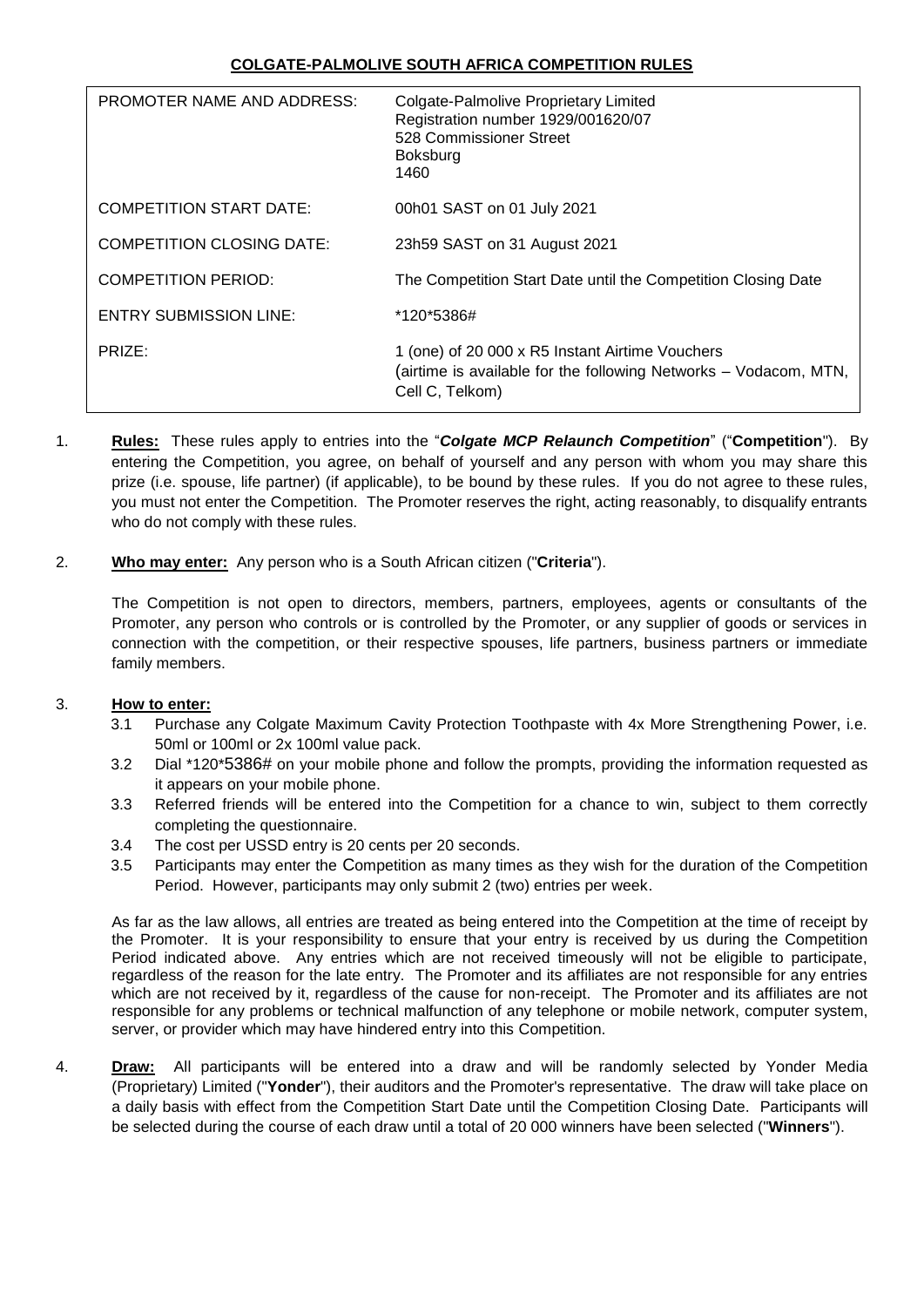### **COLGATE-PALMOLIVE SOUTH AFRICA COMPETITION RULES**

5. **Prize:** The Prize described above will be provided by the Promoter to the Winners.

The Prize does not include any other costs or expenses relating to the Prize or the enjoyment of the Prize not expressly specified in these rules. There is no cash or other alternative to the Prize in whole or in part. The Prize is not transferable.

*The paragraph above has important legal consequences for you. In this paragraph:*

- *various costs, losses, damages, expenses and taxes that are not included in the Prize are set out;*
- *the responsibilities and liability of the Promoter are excluded or limited; and*
- *the Winner takes on various responsibilities and liability.*

*By entering the Competition, you agree to these limits and exclusions from the Prize. You also agree that if you are the Winner, then you will have the responsibilities and liability listed in this paragraph.*

You may not win the Prize if it is unlawful in any way for the Promoter to supply this Prize to you. If you do win such Prize, and it is unlawful for the Promoter to award it to you (for whatever reason), the Prize will be forfeited.

- 6. **Payment of Prize**: Winners of Prizes will receive a notification confirming that they have won, on entering their cellular phone number via an SMS. An SMS with the airtime voucher will be sent to the cellular phone number used to enter the Competition. Airtime Prizes may only be redeemed by PRE-PAID account holders only. Winners with contract accounts can transfer the Airtime Prize to any other Pre-Paid number of their choice
- 7. **Publicity:** The Winners may be requested to participate in all required publicity, including any presentation ceremony and any other promotional purpose required by the Promoter. Each Winner has the right to decline this by notifying the Promoter.
- 8. **Personal information**: By entering the Competition, you consent to the collection, use, storage, disclosure and processing of your personal information by the Promoter for a reasonable period for the purposes of administering the Competition, providing the Prize and other activities as contemplated in these rules. The types of personal information that the Promoter may collect includes information necessary for its legitimate business interests and the categories of personal information identified in relevant data protection laws in South Africa. This may include your name, identity number, e-mail, physical and postal addresses, contact information, and other information you provide when entering and participating in the Competition.

The Promoter may use your personal information:

- (i) to update the Promoter's existing records;
- (ii) for the purpose of administering consumer relations; and
- (iii) to make information available on future competitions or promotions which the Promoter may conduct.

Your personal information will also be collected, used, stored, disclosed and processed in accordance with the Promoter's Privacy Policy which is accessible at [www.colgate.co.za.](http://www.colgate.co.za/)

- 9. **Promoter's Decision**: The decision of the Promoter in all matters is final and binding on you and no correspondence will be entered into.
- 10. **Cancellation and amendment**: The Promoter reserves the right, acting reasonably, to cancel or amend the Competition and draw date due to events or circumstances arising beyond its control which prevent the Promoter from conducting the Competition as intended. You are entitled to withdraw from the Competition if you do not agree with any amendments made by the Promoter. As far as the law allows, if the Promoter cancels the Competition or amends these rules, you will have no claim against the Promoter.